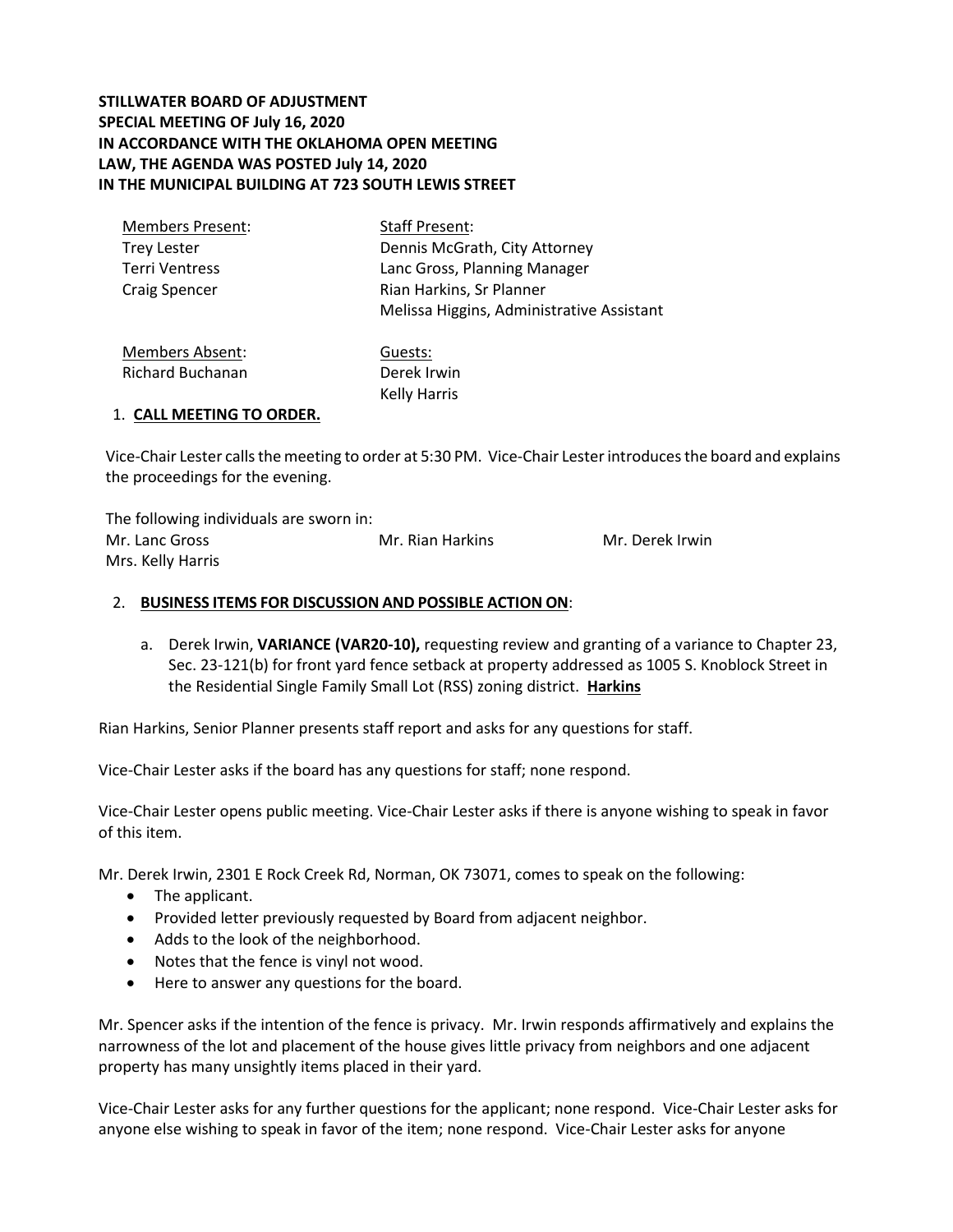wishing to speak in opposition of the item; none respond. Vice-Chair Lester closes the public hearing and asks for staff alternatives.

Mr. Harkins presents staff alternatives and asks for any questions; none respond

Vice-Chair Lester opens for Board discussion.

Mr. Spencer states the addition of the letter from the neighbor and Mr. Irwin's explanation clears up his previous concerns and discusses how the application meets the required four criteria.

**Mr. Spencer moved, Vice-Chair Lester seconded to approve the variance given the hardship provided is that the current property does not allow privacy between the adjacent land owner without a fence; it is a peculiar property because it is a corner lot with the restrictive side yard setback ordinances and it is also narrow; given the letter from the adjacent land owner it does not appear to be any detriment to the public good.; and it's also the minimum necessary because it is already constructed and gives the height needed to give the desired privacy.** 

| Roll Call: | Ventress | ∟ester | Vacant | <b>Buchanan</b> | Spencer |
|------------|----------|--------|--------|-----------------|---------|
|            | Yes      | Yes    | N/A    | Absent          | Yes     |

*Time: 16 Minutes*

b. Justin W & Maryl M. McCrary, **VARIANCE (VAR20-14)**, requesting review and granting of a variance to Ch. 23, Sec 23-121(1) for front yard setbacks for fences at property addressed as 1101 S. McDonald Str., in the Residential Single Family Small Lot (RSS) district. **Harkins**

Rian Harkins, Senior Planner presents staff report and asks for any questions for staff.

Mr. Spencer asks staff to show the survey again Staff presents survey.

Ms. Ventress asks if there is a sight triangle issue. Mr. Harkins responds, "No."

Vice-Chair Lester asks staff to show house in reference to the fence in question. Mr. Harkins shows on staff presentation.

Mr. Spencer asks if the main issue is the setback along  $11<sup>th</sup>$  Avenue. Mr. Harkins responds affirmatively.

Vice-Chair Lester opens public meeting. Vice-Chair Lester asks if there is anyone wishing to speak in favor of this item; none respond. Vice-Chair Lester asks for anyone wishing to speak in opposition of the item; none respond. Vice-Chair Lester closes the public hearing and asks for staff alternatives.

Mr. Harkins presents staff alternatives and asks for any questions; none respond.

Vice-Chair Lester opens for Board discussion.

Vice-Chair Lester states that there are no other abutting houses so he sees no major issue with the fence.

Mr. Spencer discusses the ways the application meets the four required criteria.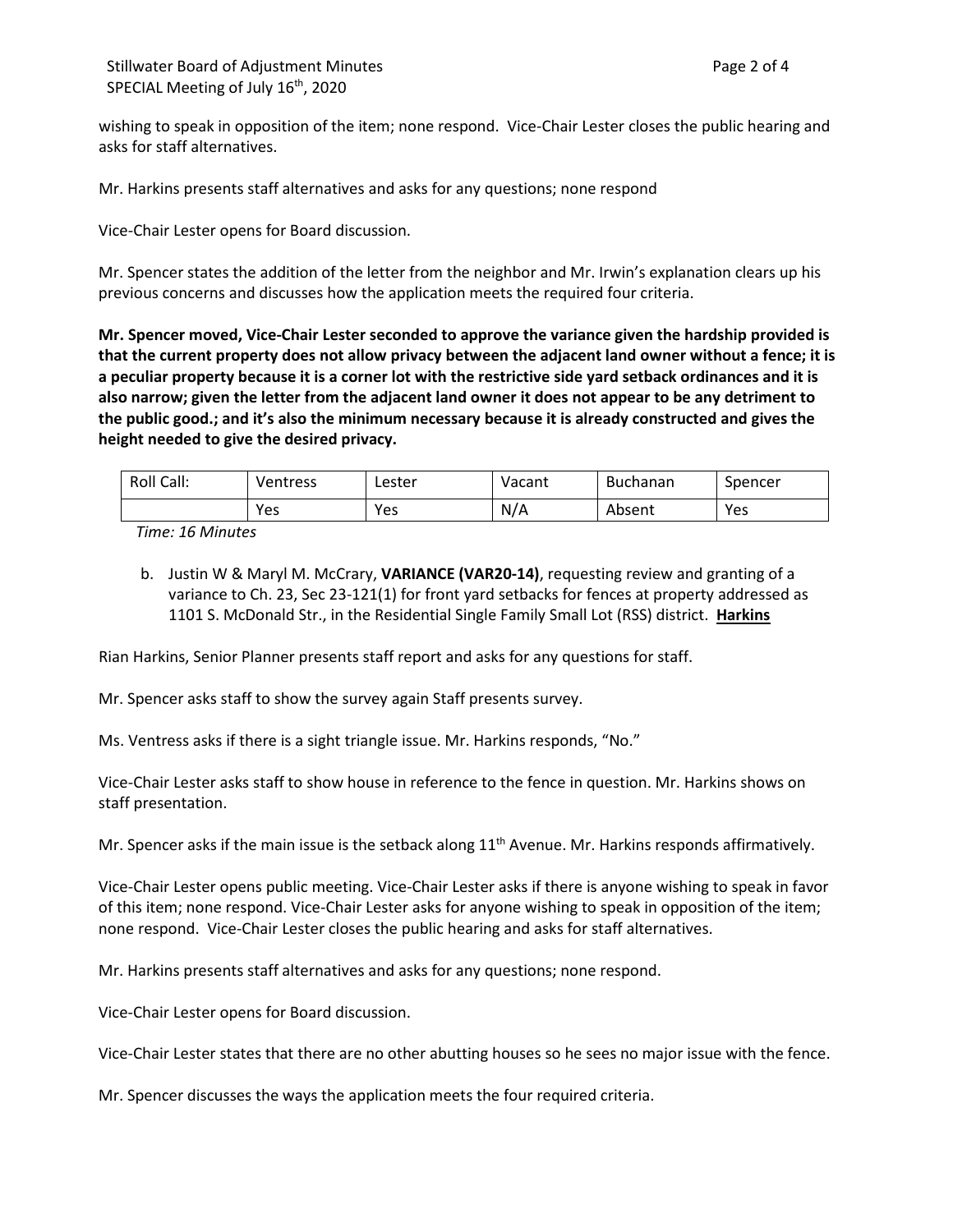**Vice-Chair Lester moved, Mr. Spencer seconded to approve the variance with the hardship of privacy, this lot is a peculiar condition in being a corner lot, there is no detriment to public health or safety and it is the minimum necessary to encompass mature trees.** 

| Roll Call: | Ventress | Lester | Vacant | <b>Buchanan</b> | Spencer |
|------------|----------|--------|--------|-----------------|---------|
|            | Yes      | Yes    | N/A    | Absent          | Yes     |

*Time: 10 Minutes*

c. Kerns Construction, **VARIANCE (VAR20-15)**, requesting review and granting of a variance to Ch. 23, Section 23-153(c)(2)(a)(1) for front yard setbacks abutting right-of-way/road access easement at property currently addressed as 1717 S. Perkins Road in the Commercial General (CG) district. **Harkins**

Rian Harkins, Senior Planner presents staff report and asks for any questions for staff; none respond

Vice-Chair Lester opens public meeting. Vice-Chair Lester asks if there is anyone wishing to speak in favor of this item.

Mrs. Kelly Harris, 923 S Lowry St, Stillwater, OK, comes to speak on the following:

- Representing the owner.
- Gives presentation on the site.
- Requesting setback decrease from 25' to 13' in line with the existing structure.
- Majority of the structures in the area are set at 13' distance from the ROW.
- Elevation of the property drops off when going to the east.
- If the structure is moved to meet the setback requirement it would sit lower that the Perkins Road street level and look displeasing to the public as an entry point to Stillwater.
- No detriment to the public.
- Here to answer any questions for the board.

Vice-Chair Lester asks for any questions for the representative; none respond. Vice-Chair Lester asks for anyone else wishing to speak in favor of the item; none respond. Vice-Chair Lester asks for anyone wishing to speak in opposition of the item; none respond. Vice-Chair Lester closes the public hearing and asks for staff alternatives.

Mr. Harkins presents staff alternatives and asks for any questions; none respond

Vice-Chair Lester opens for Board discussion.

Ms. Ventress states she doesn't see any issue in approving the variance request; the applicant's justification letter and presentation seems to address the meeting of all four criteria clearly.

Vice-Chair Lester states he's in favor when the hardship gets in to esthetics as he likes to do whatever possible to make Stillwater look good so he sees no problem.

Mr. Spencer states he agrees with the hardship entailing all they would have to do in moving the building further to the east with the slope of the land elevation would be the deal.